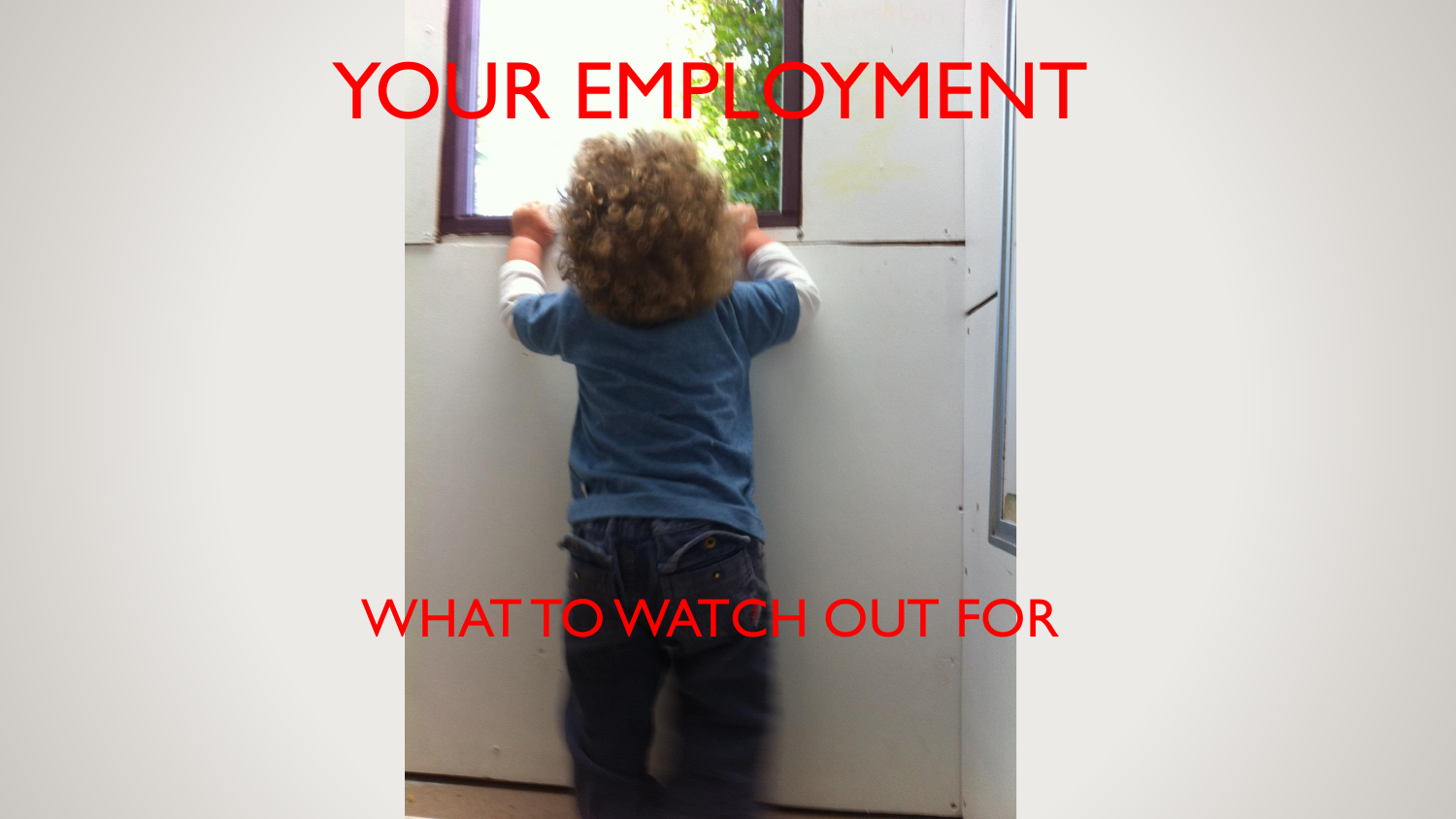#### HR/ PAYROLL TEAM –WHO WE ARE

- Gillian Knight HR Officer
- Lynelle King HR/ Office Assistant
- Jamie Roan HR Manager
- Contacts
- [nnswpayroll@adventist.org.au](mailto:nnswpayroll@adventist.org.au)
- 02 4911 7500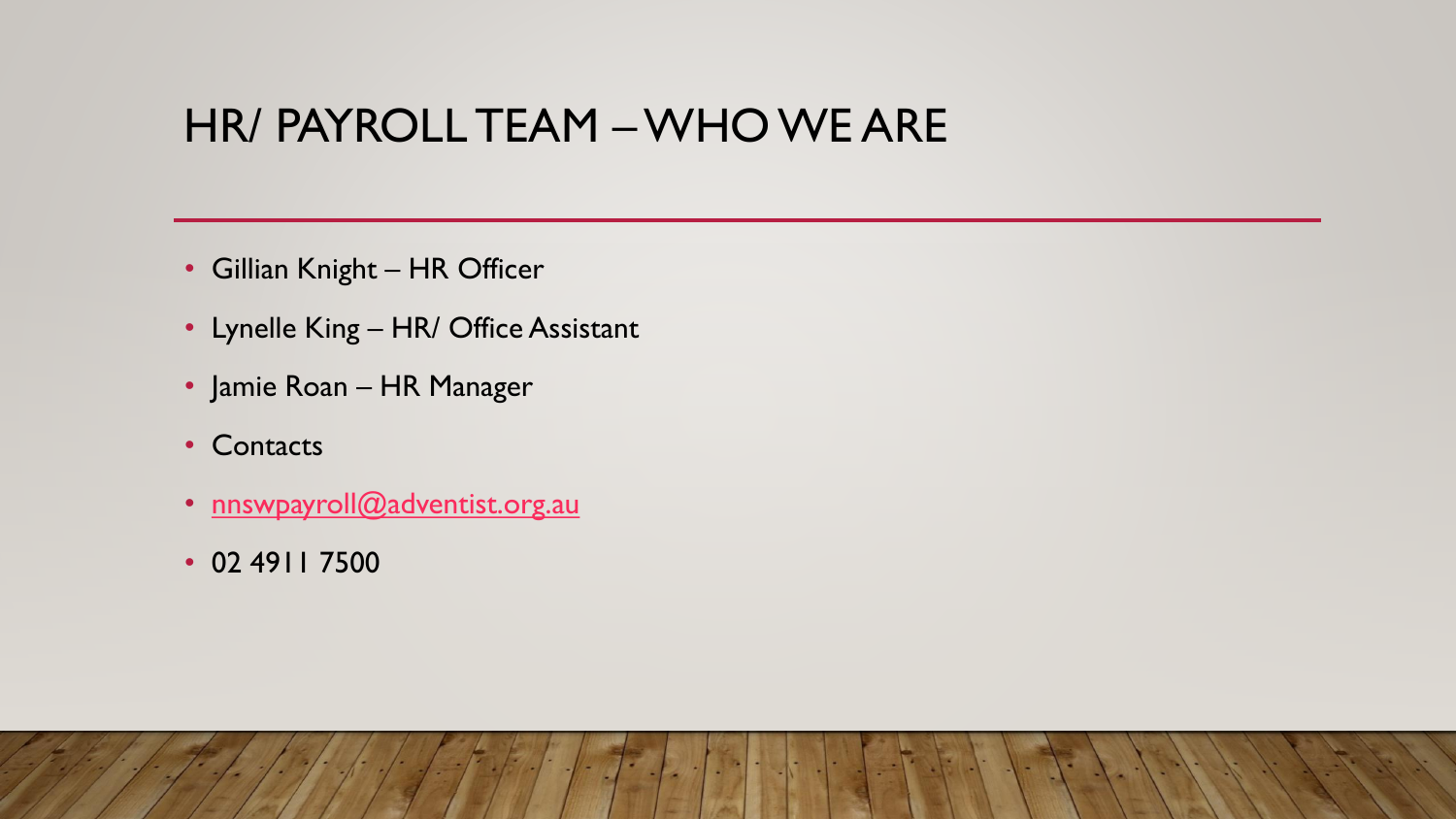#### ENTERPRISE AGREEMENTS

- Teachers Enterprise Agreement 2018-21
- Support and Operational School Staff Enterprise Agreement 2018-21
- School Administrative Support Staff Enterprise Agreement 2018-21
- If you wish to get a copy, can be e-mailed to you.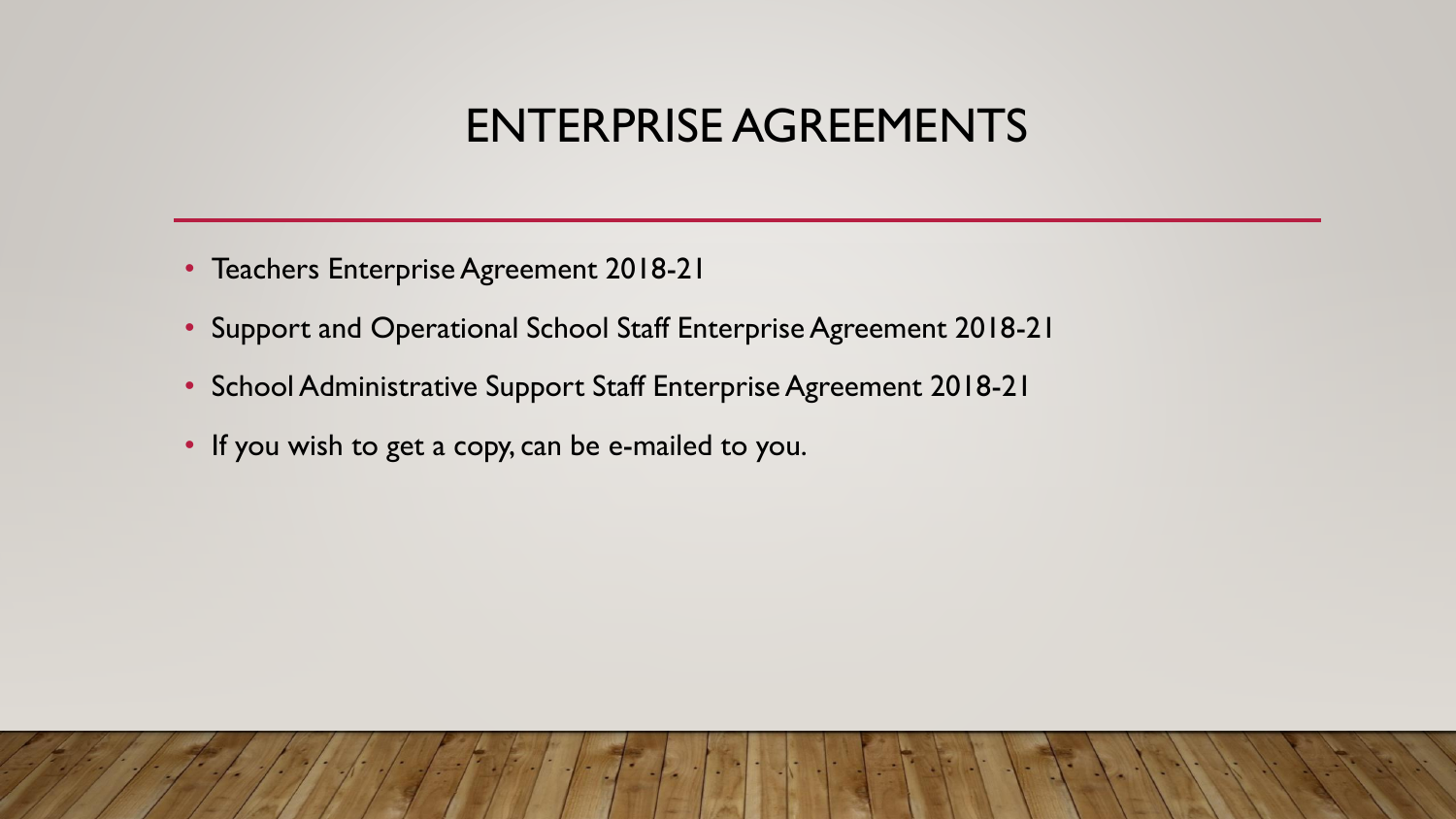#### EMPLOYMENT CONDITIONS

- Your employment is conditional on Enterprise Agreement terms and conditions.
- Specifics of duties, roles, expectations and responsibilities are outlined in your local School Handbook and duties to your employment are allocated by the school.
- Use both as the guidelines of your employment.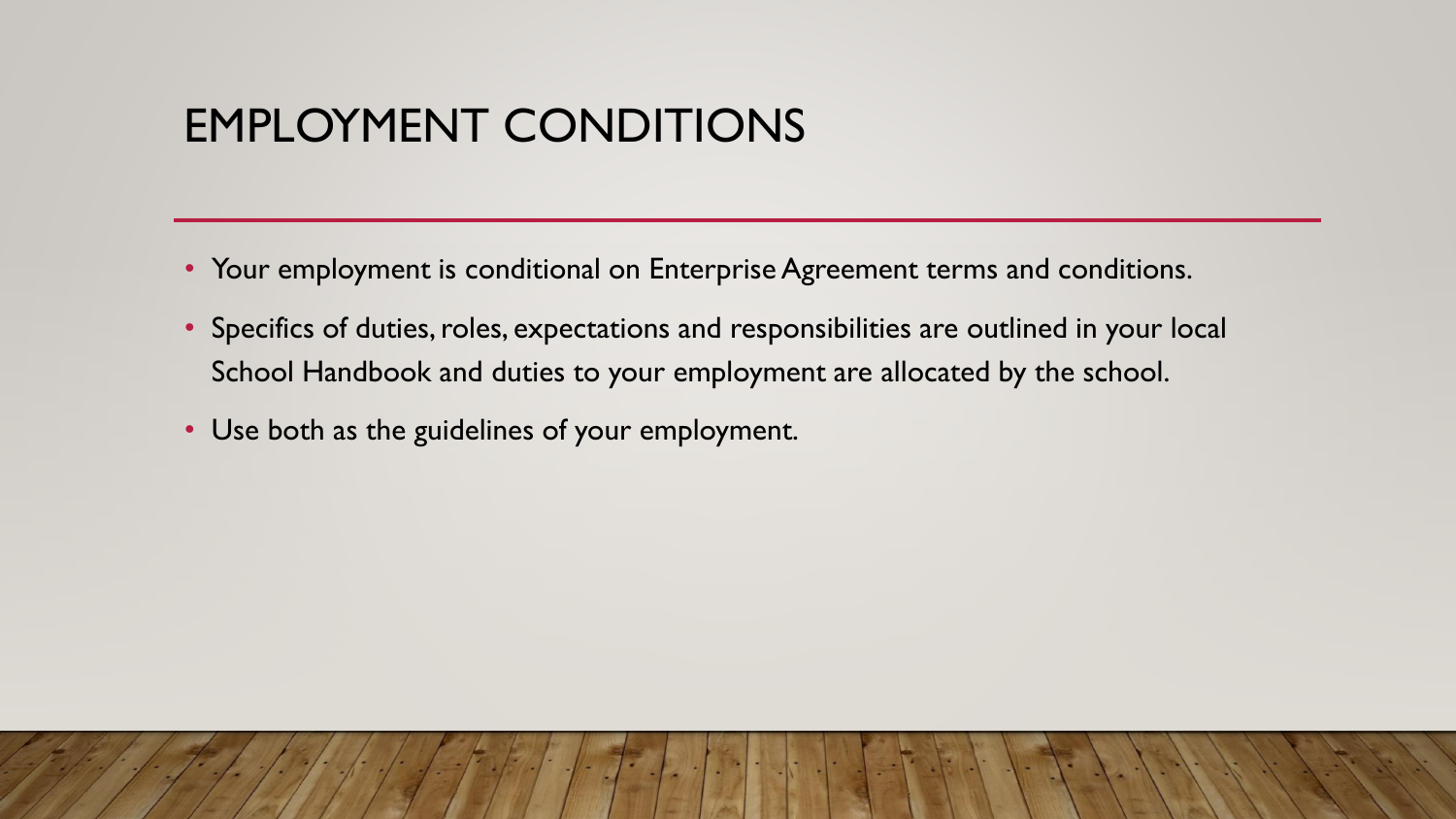# CODE OF CONDUCT

- Can be done on-line (Confluence)
- To be done annually. You will receive e-mail as a reminder. If you do not have access to Confluence, please contact your school so they can provide you access.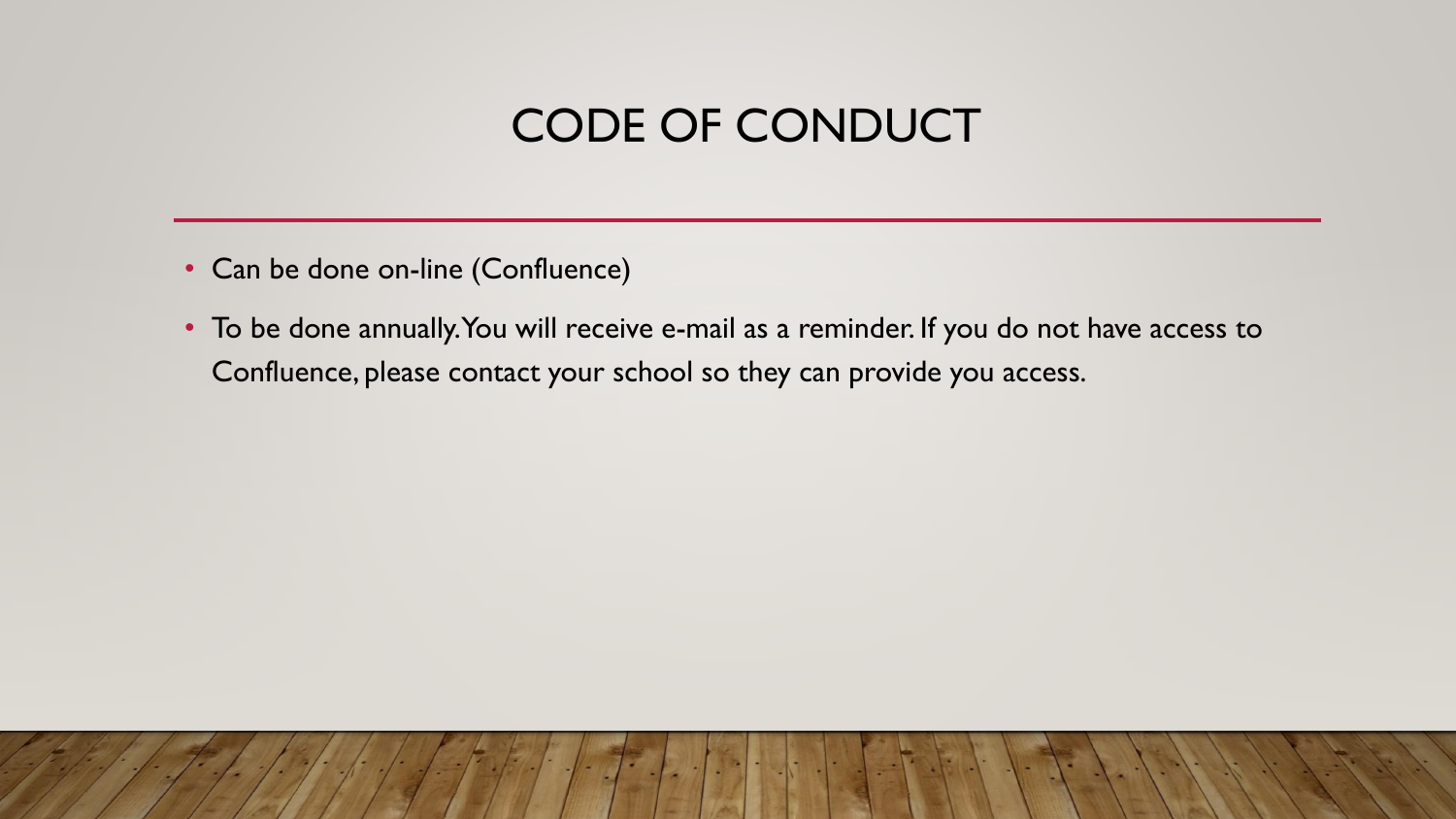#### SERVICE RECORDS

- ACADEMIC TRANSCRIPTS (CERTIFIED)
- EMPLOYMENT SERVICE RECORDS (CERTIFIED)
- ANY ADDITIONAL WORK CONSIDERED RELEVANT TO YOUR EMPLOYMENT. (If applicable)

You are paid on providing these documents, not from your CV! Your pay will be amended from the first full pay period once documents are received and approved.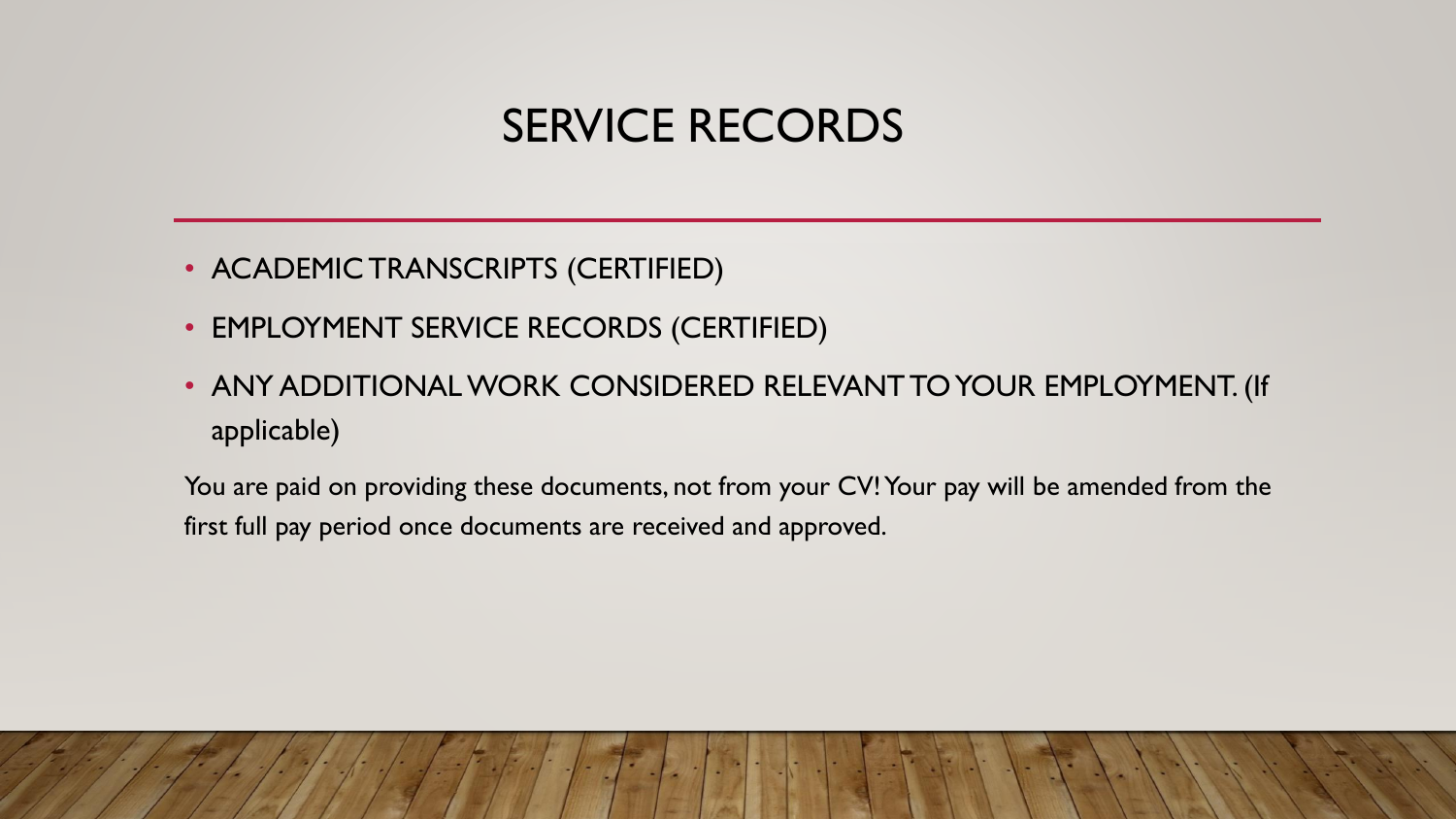# 12.4 CREDIT FOR PREVIOUS SERVICE (TEACHER EA)

- (i) A teacher may apply for credit for previous teaching service and shall be given credit based on full-time equivalent service. Full-time equivalent service means teaching service equivalent to full-time teaching service in recognised schools or in schools and early childhood centres certified or registered under the appropriate legislation in other States or Territories of the Commonwealth of Australia.
- (ii) A teacher may apply for credit for previous teaching in a recognised teaching institution other than a recognised school (e.g. university, TAFE), and shall be given credit for each year of full-time service to a maximum of four incremental levels. However, at the discretion of the Employer, the teacher may be given full credit depending on the level of correlation between the previous teaching position and the position to which the teacher is appointed.
- (iii) A teacher may apply for credit for employment in any paid occupation deemed by the Employer to be relevant to his/her teaching, and be given credit based on one increment for 3 years industry service, to a maximum of four increments.
- (iv) The teacher applying for credit must submit an application in writing to the Employer and provide documentary evidence to support the application, for example, a statement of service on an official letterhead. Credit allowed will be given from the date of application where suitable documentary evidence is provided.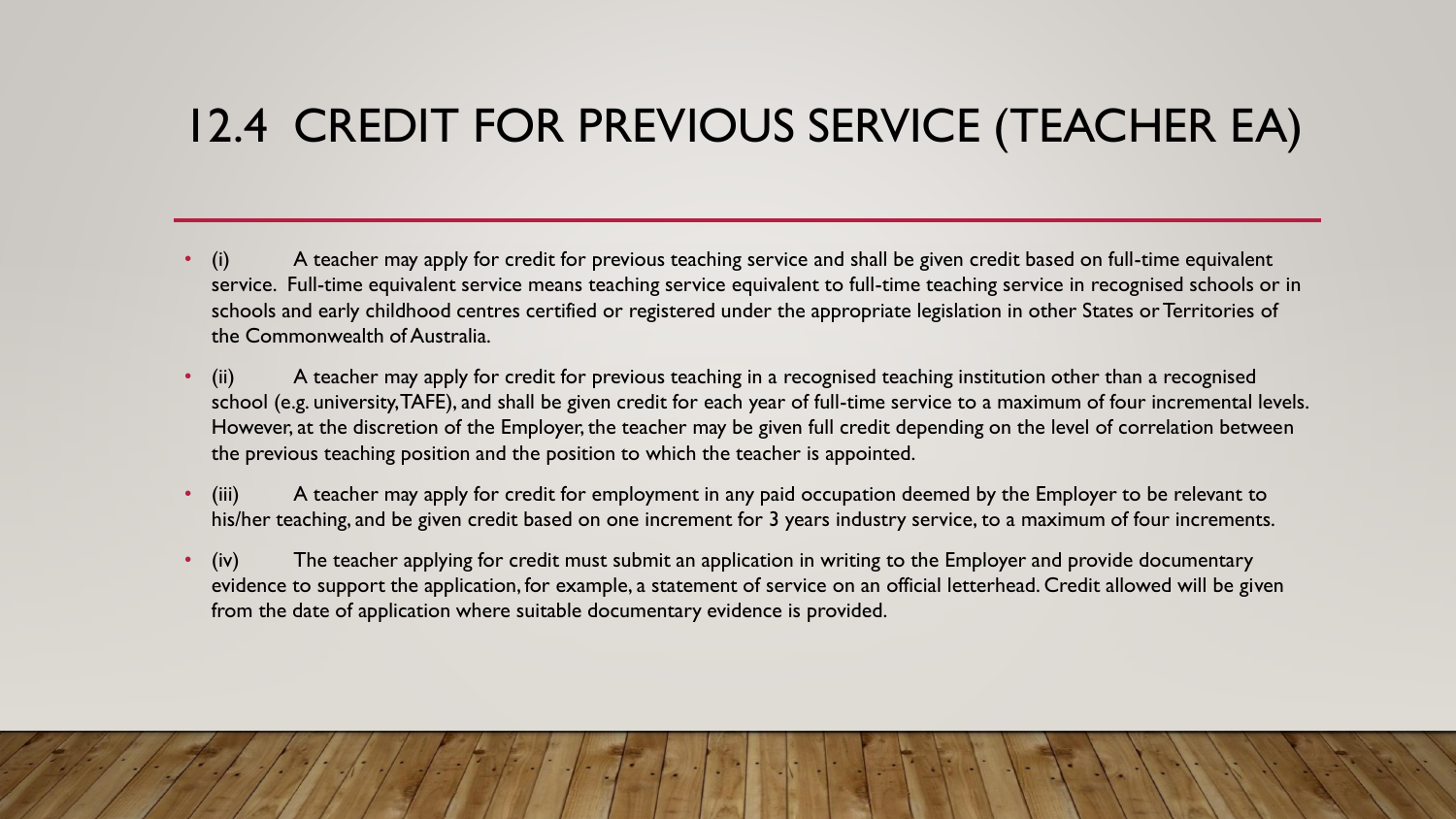#### WHEN DO I GET PAID?

- Next pay period will be for dates worked 11 January 22 January 2021
- Most people will receive their pays by the Thursday of the second week of the pay run (e.g. upcoming payrun 21 January 2021)
- Payroll will process off the information you have sent in with your employment pack.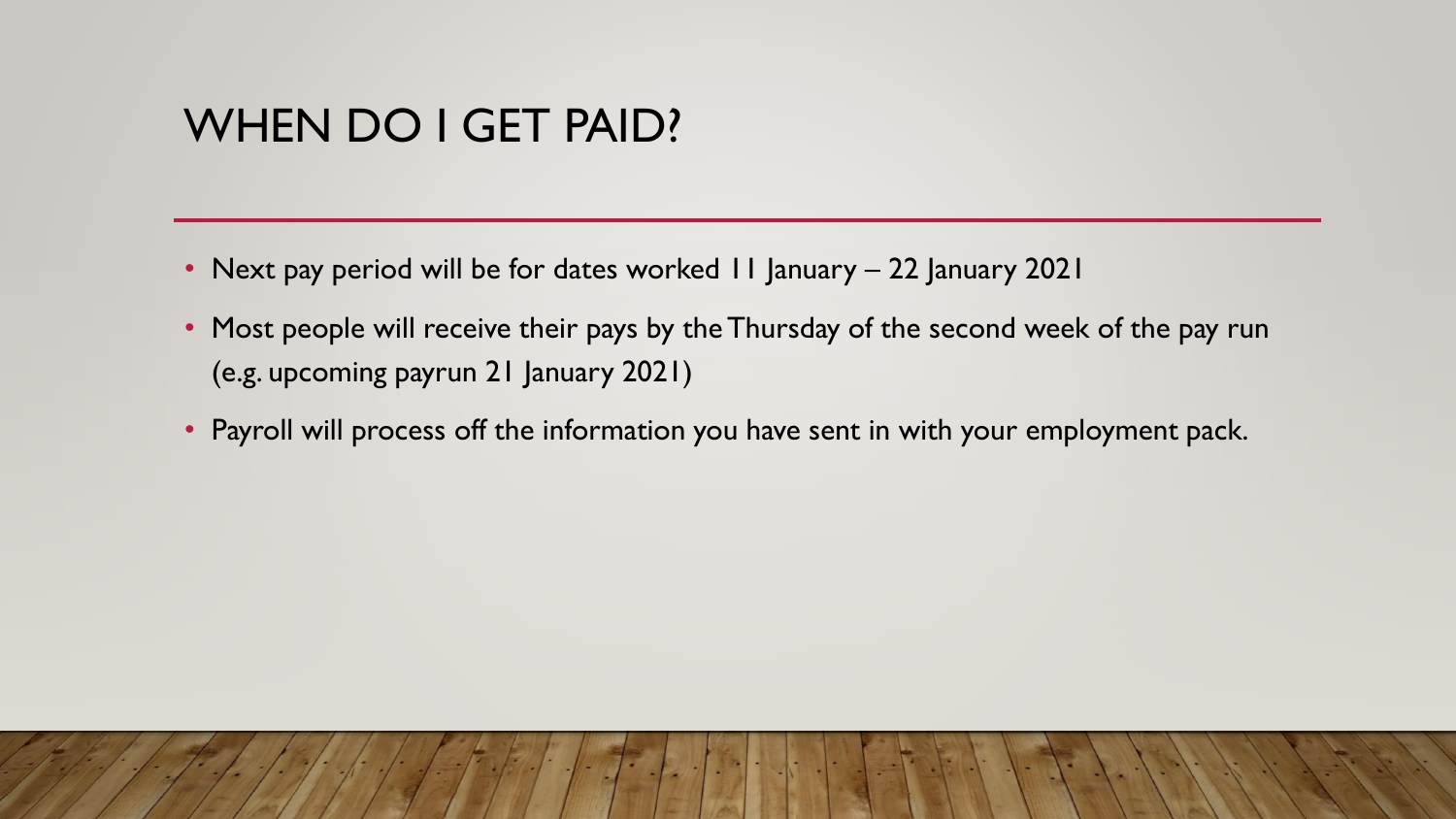#### PAYSLIP

- Payslip will be e-mailed to your school address.
- Teachers Units = Days
- Support & Administrative Hours Hours!
- Payslip will show, pay for current pay period, pay year to date, any leave taken (if applicable), any deductions (if applicable)
- Prosperity Details (where applicable)
- Annual leave (Support & Administrative)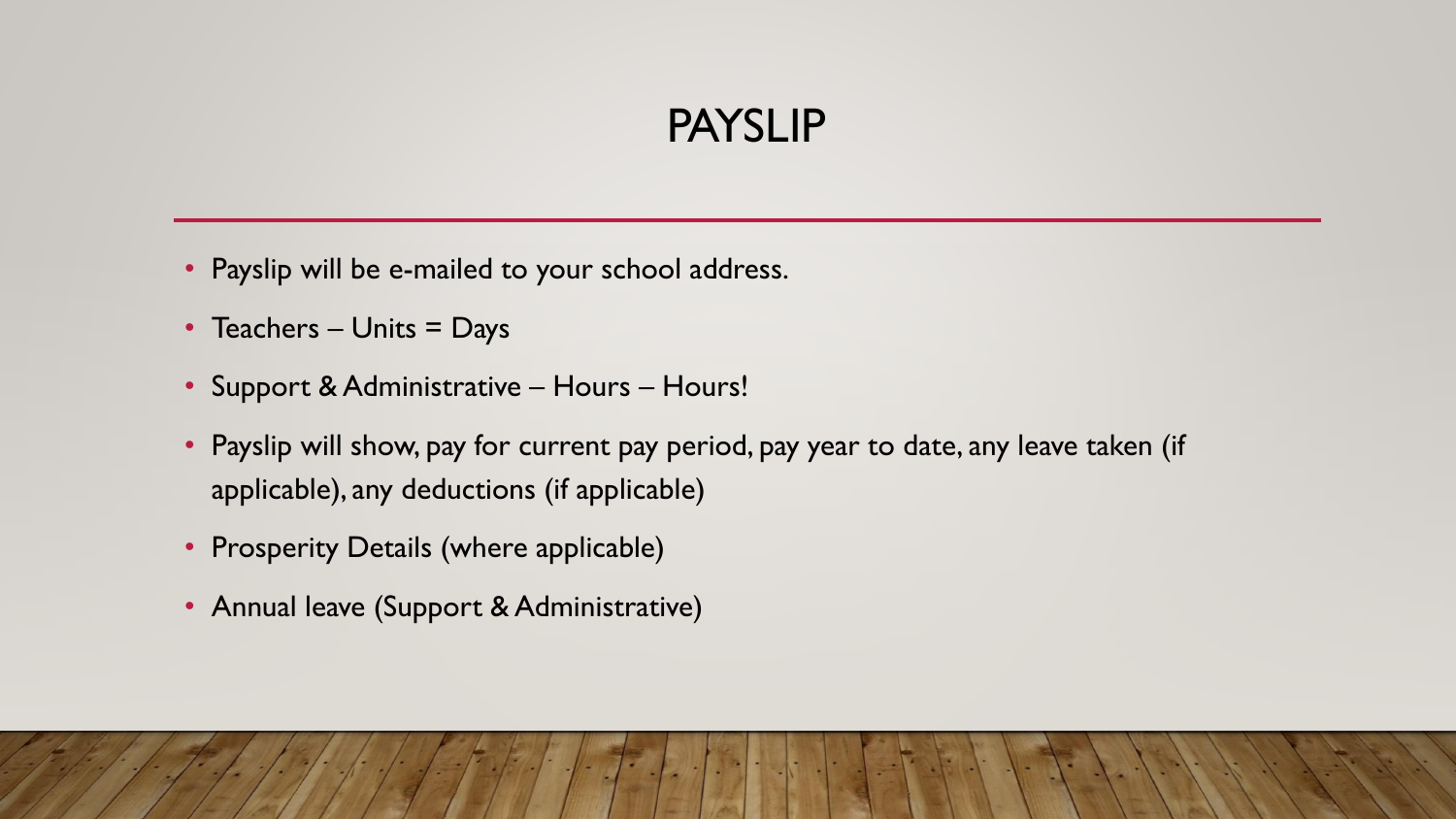**SDA Schools (North NSW) Ltd Location: NNSW ED System ABN: 68107046846 Staff: 2448824 Payslip Number: 484 LEGEND Teacher --------------------------------------------------------- SDA Schools (North NSW) Ltd Location: NNSW ED System Staff: 2448824 LEGEND Teacher 33 EDUCATION STREET LEARNING NSW 1234 --------------------------------------------------------- Annual Salary: 55160.00 Payrun No: 817 Pay Date: 20 Jan 2021 Title: Drama Teacher Awd Desc: Teachers Level 4 Emp Status: FULL-TIME EMPLOYEE Pay Period: 10 Jan 2021 to 23 Jan 2021 COMPONENT CURRENT PAY YEAR TO DATE DATE UNITS RATE SAL 2114.22 6342.66 10.00 273.82** Accomm 357.00 1071.00  **GROSS 2471.22 7413.66 TAXABLE 2471.22 7413.66**

 **TAX 516.00 1548.00 TOTAL PAY 1955.22 5865.66 NETT 1955.22 5865.66 637-000 Account:123456789 TEACHER LEGEND**

 **--------------------------------------------------------**

 **--------------------------------------------------------- For all enquiries please email:nnswpayroll@adventist.org.au**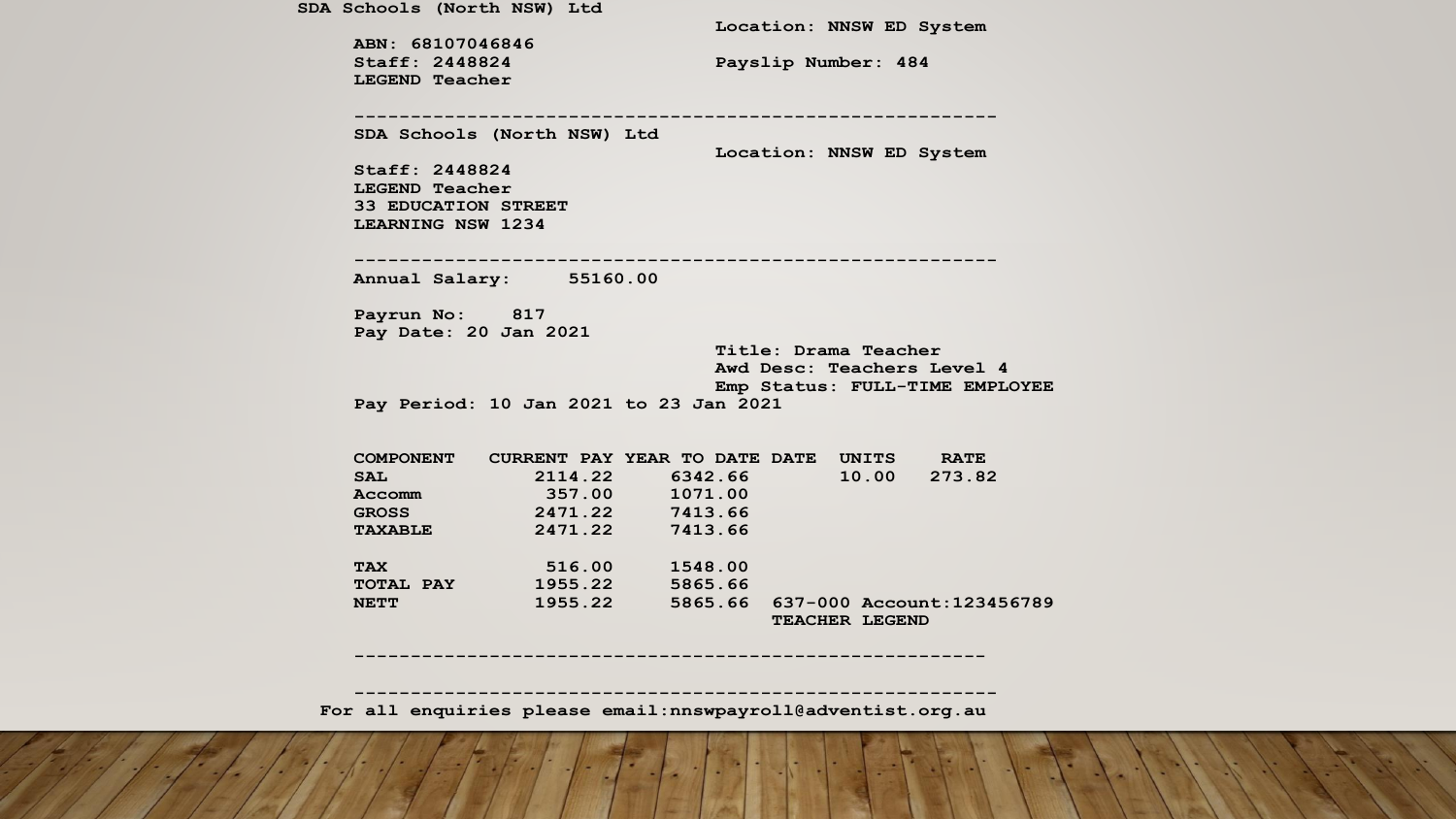# WHAT NEEDS TO BE E-MAILED [NNSWPAYROLL@ADVENTIST.ORG.AU](mailto:nnswpayroll@adventist.org.au)

- Address changes
- Changes bank account (form will be sent to you to complete)
- Phone numbers
- Stopping/ Commencing any deductions (HELP, Super deductions, etc.)
- Superannuation

CHANGES RECEIVED AFTER 9am OF PAYWEEK, WILL NOT BE ACTIONED UNTIL THE NEXT PAY PERIOD.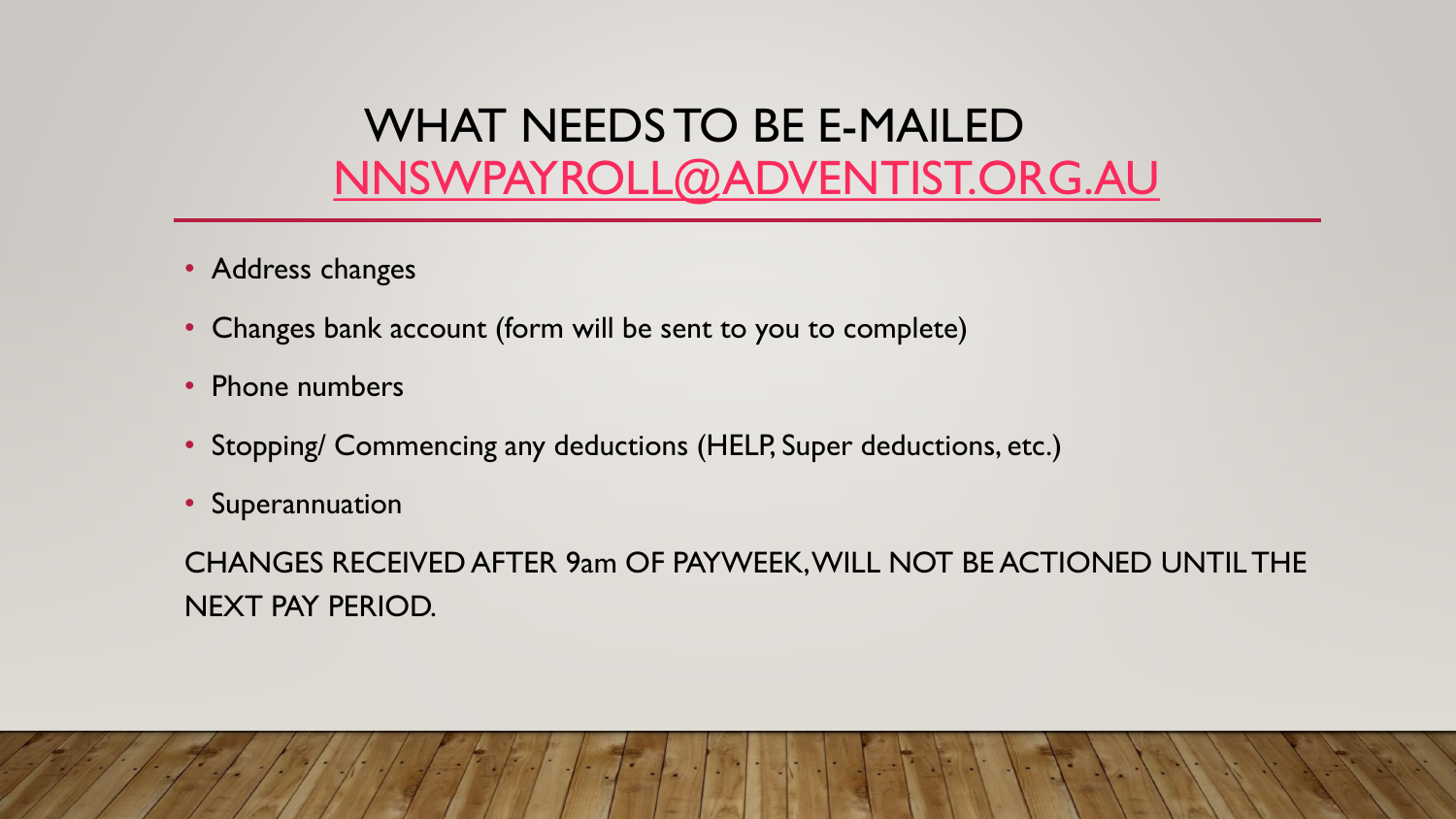# LEAVE

- Annual Leave Teachers always processed at the end of year (Christmas) break
- Support Staff processed at the end of year (Christmas) break but can apply during the year subject to school approval
- Personal Leave (Sick, Carer's and Discretionary Leave)
- If you are away for more than two days sick, suggest to get Doctors Certificate in case asked by the school
- Teachers 15 days per annum full-time (pro-rata if part-time) which is CUMULATIVE
- Support 12 days per annum full-time (pro-rata if part-time) which is CUMULATIVE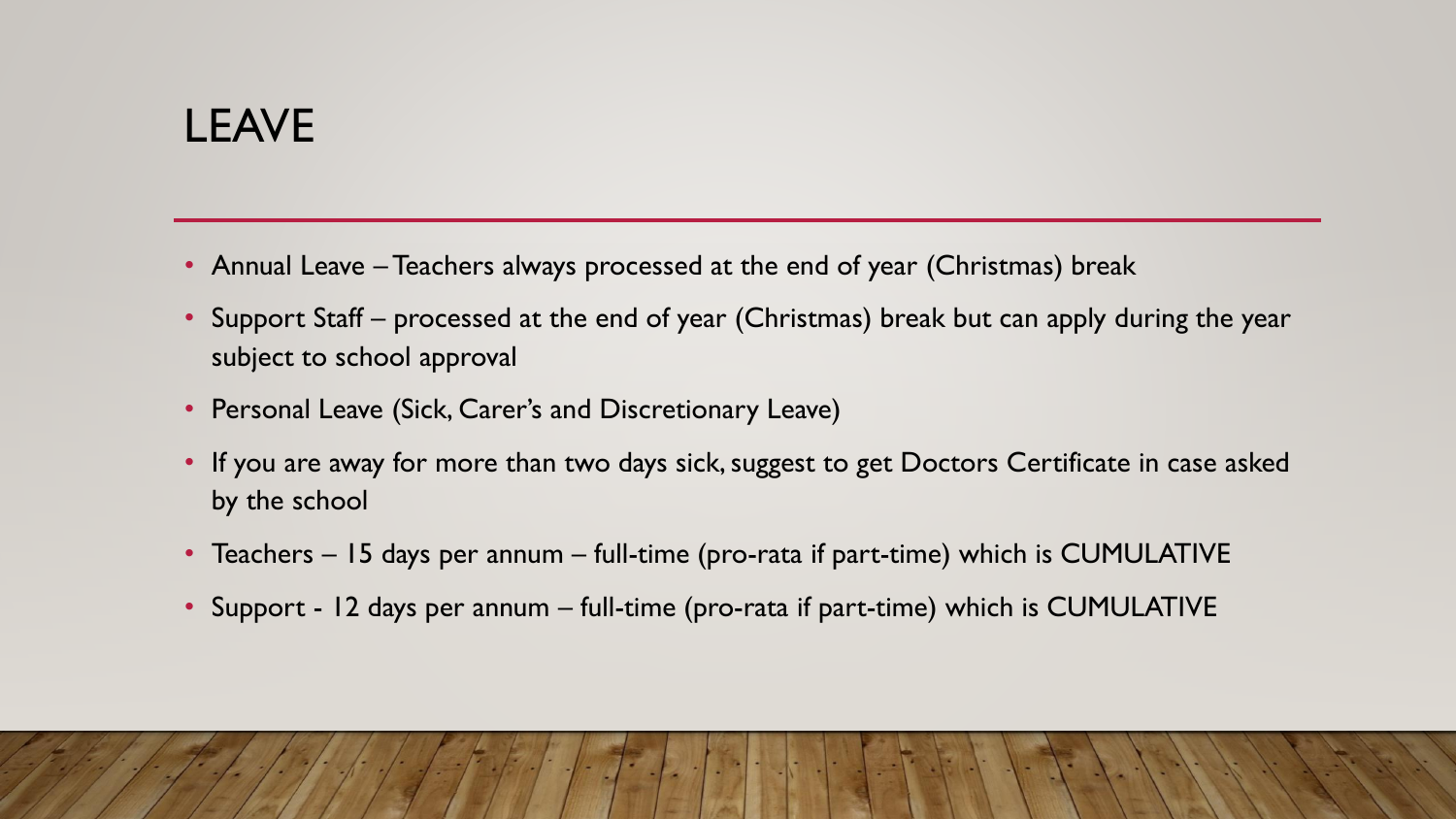#### LEAVE FORM

- Form to be used for any absence
- Personal Leave (Sick, Carer's Discretionary)
- Annual Leave
- Leave Without Pay
- Long Service Leave
- Parental Leave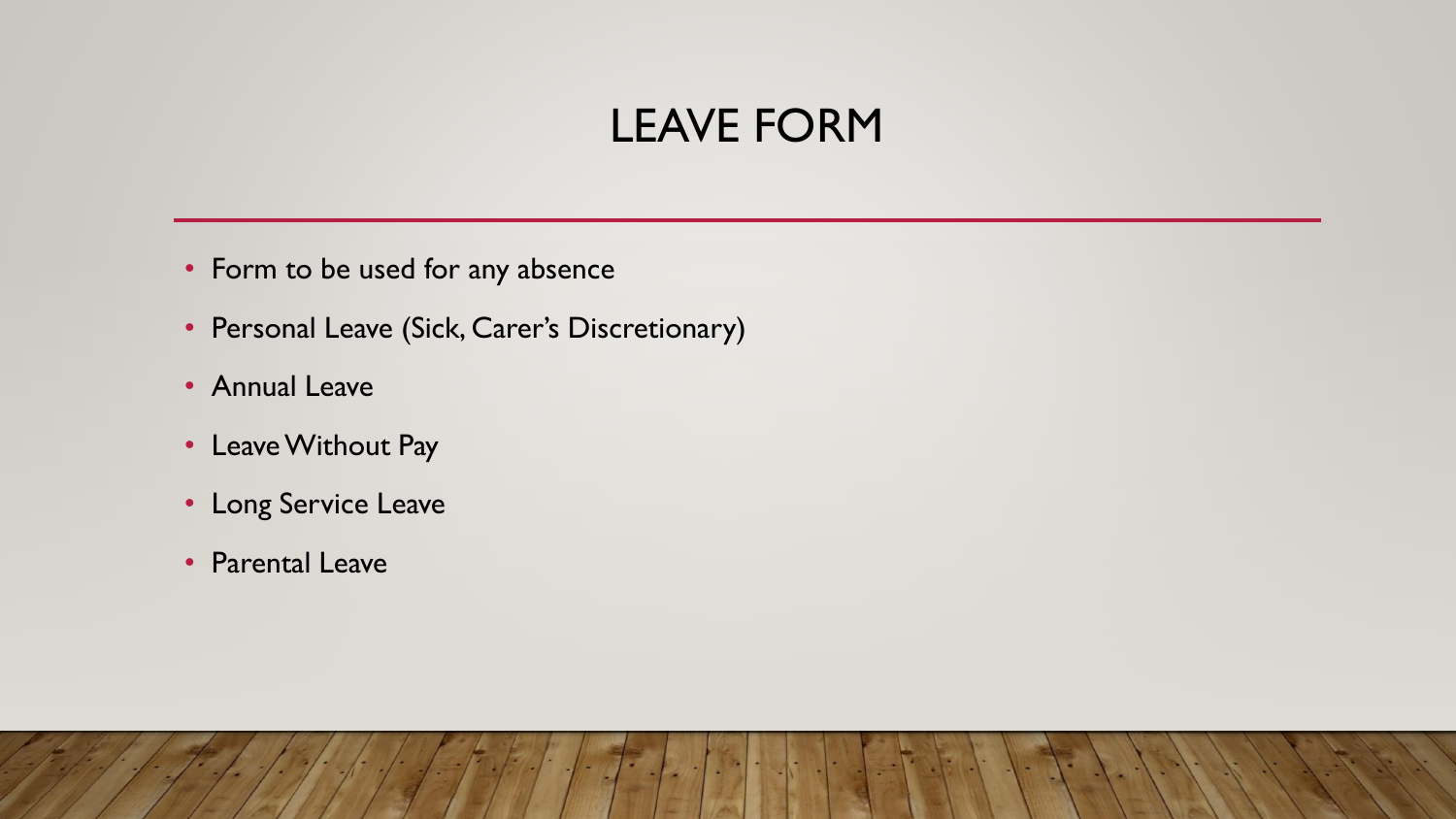#### ANY NAME CHANGES

- Certified documents (marriage certificate, divorce papers, deed poll, etc.)
- NAME CHANGE FORM will be sent to you to complete.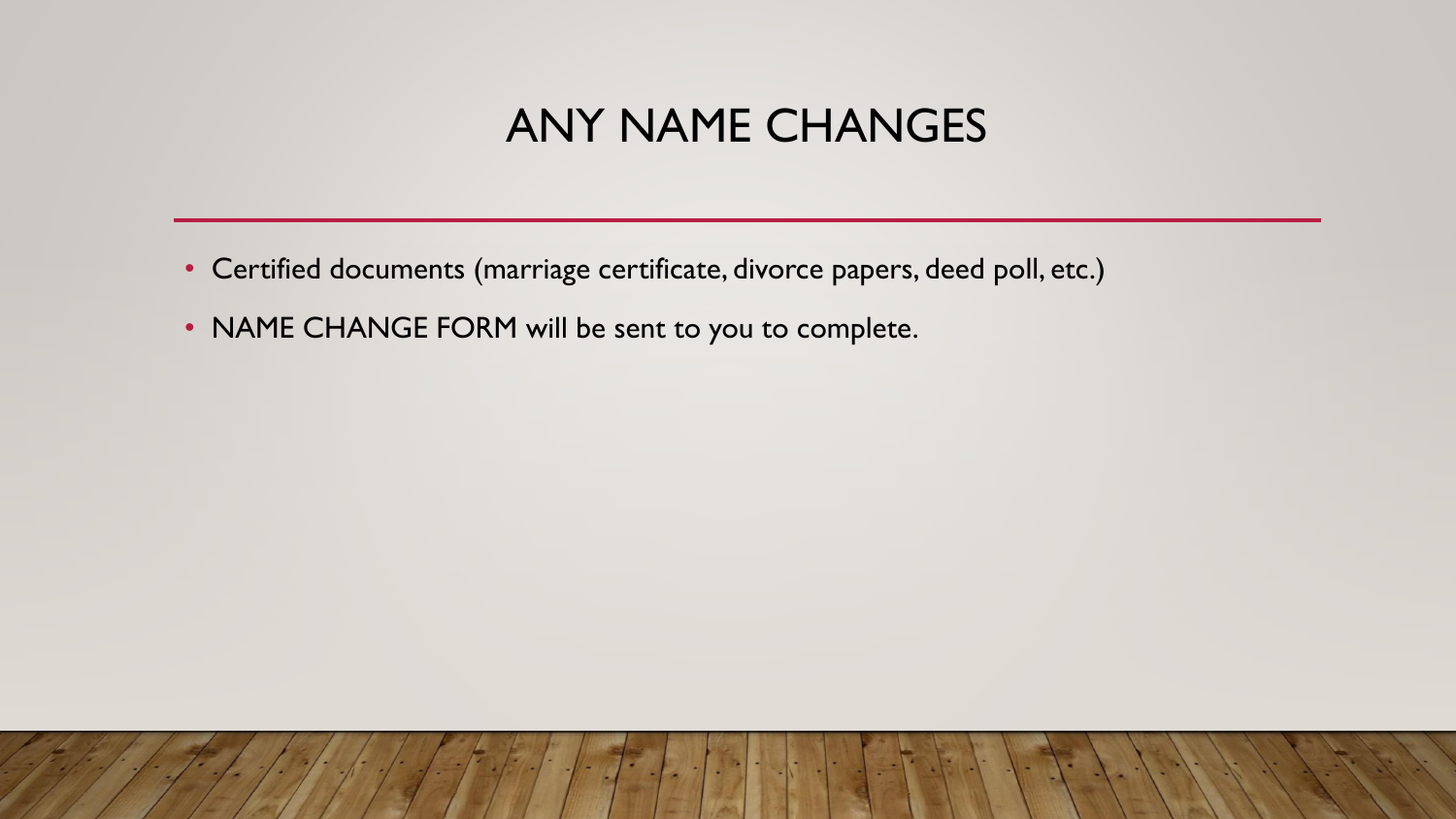# CALL US – (02) 4911 7500

- Any queries about your pay.
- Pay levels.
- Questions about length of service.
- Leave balances.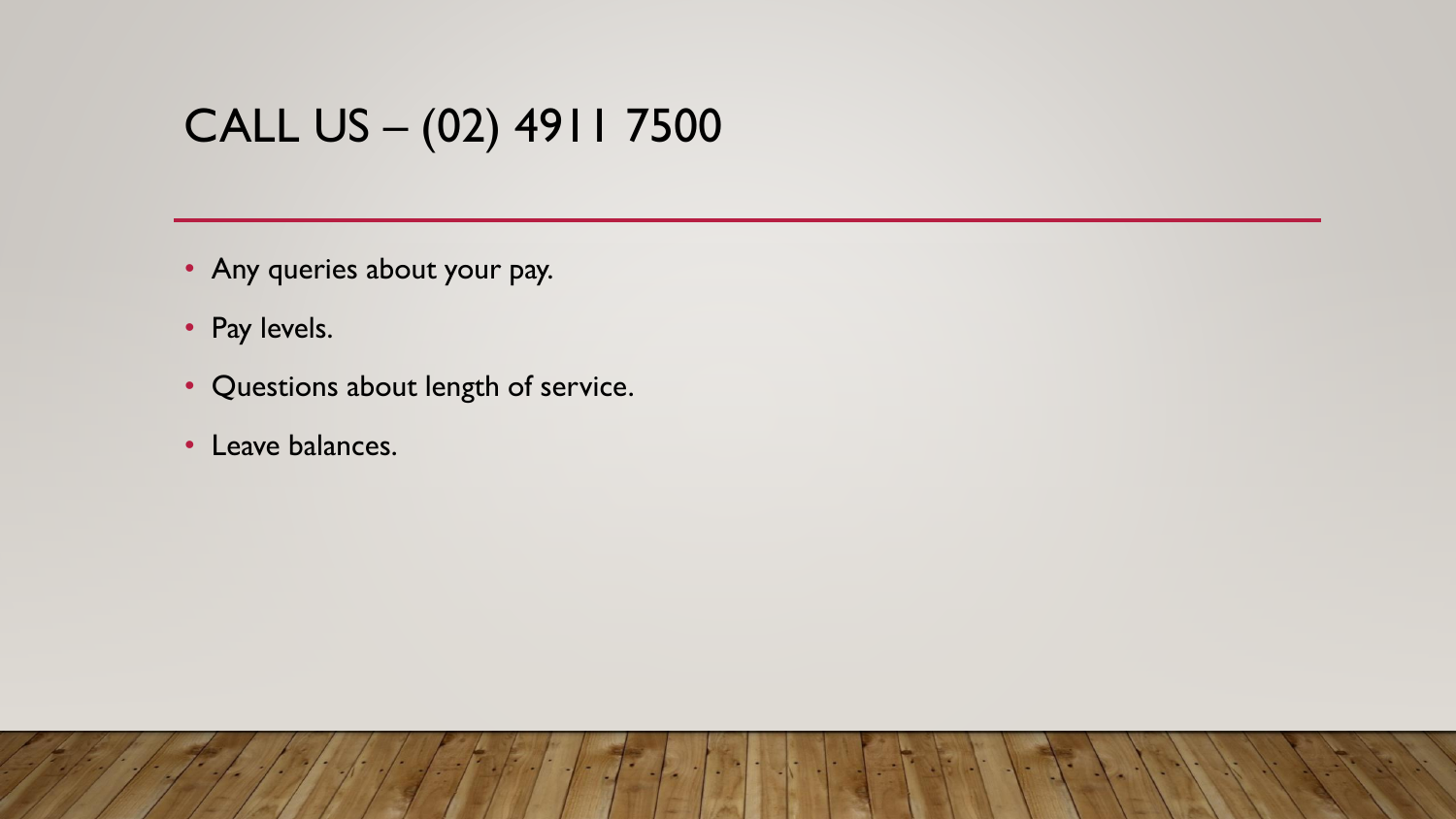To then mummung the  $6 - 3 - 14$ 

Do nothing out of selfish ambition or vain conceit. Rather, in humility value others above yourselves. (Philippians 2:3).

No legacy is so rich as honesty. (William Shakespeare).